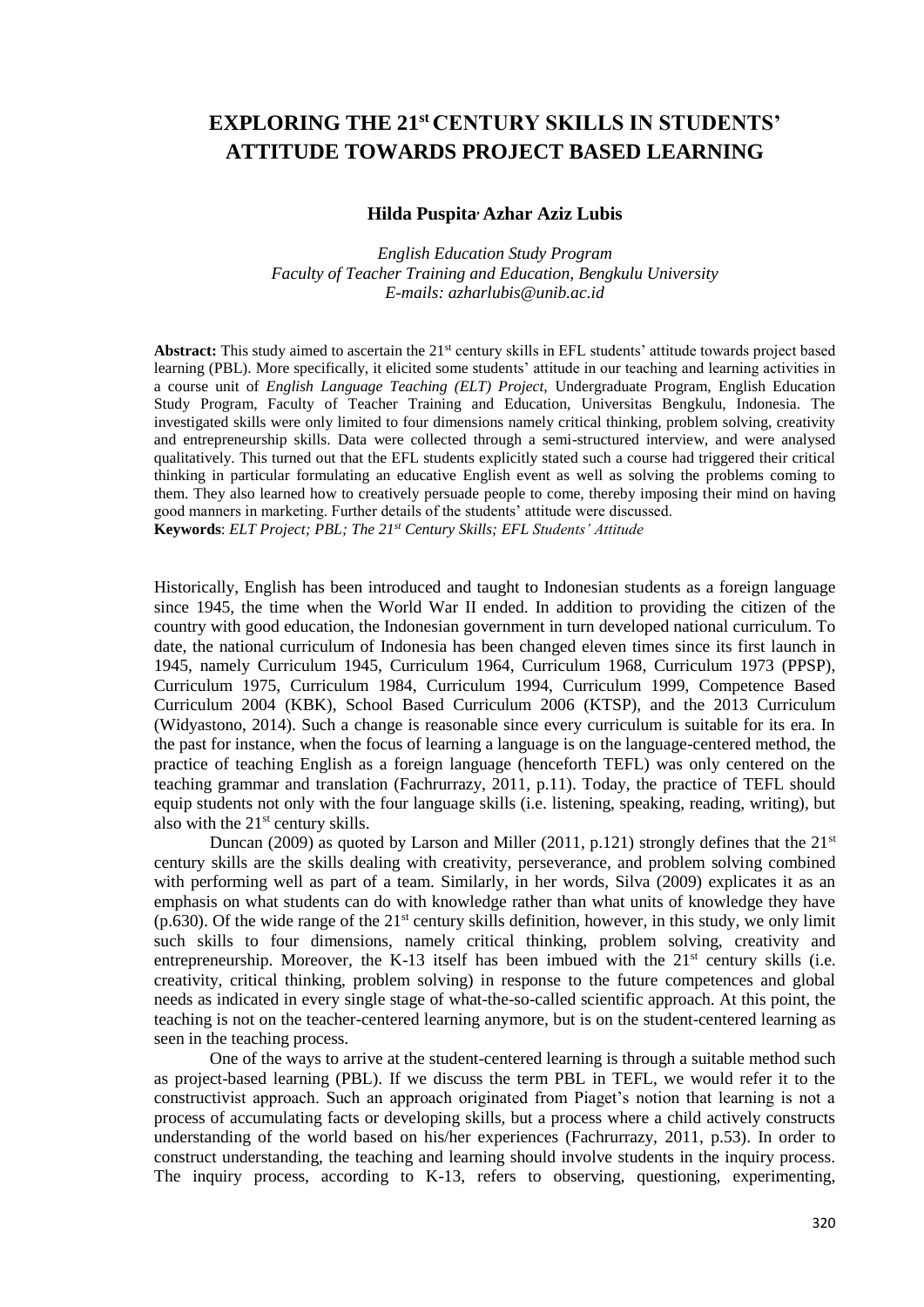associating and networking (scientific approach). In our course unit of English Language Teaching Project (ELT Project), we encourage our students to actively and creatively brainstorm ideas, discuss and participate in every single step of the project. This is because language is best learned when the focus is not on language, but when learners' attention is focused on understanding and doing something with language (Kumaravadivelu, 2008, p.92).

The ELT Project is categorized as compulsory course consisting of 2 credits and is taught to the undergraduate sixth semester students at the Faculty of Teachers Training and Education, the University of Bengkulu, Indonesia. As the name indicates, the course is aimed to equip students with the ability to generate ideas not only from individuals, but students also need to discuss it in their group. Besides, they are also equipped with soft skills (i.e. respect, responsibility, trust, honesty) and the 21<sup>st</sup> century skills (i.e. critical thinking, problem solving, creativity and entrepreneurship).

In light of the concept of PBL, learning-centered methods, student-centered learning, and the needs for teaching the  $21<sup>st</sup>$  century skills, we then aim to explore the  $21<sup>st</sup>$  century skills i.e. critical thinking, problem solving, creativity and entrepreneurship in our students' attitude in a semester. Such a situation is due to its unique characteristics that more focused on the students. As a result, the students will feel free to explore themselves in learning English as a foreign language, be it inside or outside the class. Moreover, our students will not only become teachers in the future, but some of them, as we have heard explicitly during a semester, will become officers, entrepreneurs, businessperson, company employees, and so forth.

### **Method**

This study is qualitative in nature. Huda (1999) states that qualitative research is frequently associated with the technique of analyzing data and writing research report (p.37). Unlike quantitative research which seeks facts or causes of social phenomena, the qualitative one concerns with understanding human behavior from the researcher's perspectives (Nunan, 1992, p.4). Based on the notions above, we then report our findings and discussion in descriptive ways, thus this belongs to descriptive qualitative.

The participants of our study were 36 students taking the ELT Project course in the third year of their study. To collect the data, we the lecturers were involved in the process of teaching and learning activities during a semester (16 meetings). Such a case is aimed to have better understanding of the process of inquiry and interaction in the class. At the end of the semester, the students were ready to perform their project. The project was in the form of a creative and educative event in which English was the medium of communication, and was named the Sunday Project.

The instruments were a set of semi-structured interview guidelines exploring the students' response to the project. The guidelines led us to deeply investigate the students' attitude towards the project in fourfold; critical thinking, problem solving, creativity, and entrepreneurship skills. The four dimensions of the  $21<sup>st</sup>$  century skills were adapted from Redhana's (2015) work.

In the process of data collection, we first delivered a set of questions consisting of 20 items to all the participants. Their responses to the questions were reported verbatim, and were analysed in a fair and reasonable way. When answering the questions, the participants did not need to write their identity, be it in the form of names or numbers. Having collecting the data, we then read their responses on the paper and classified it into two big groups, negative and positive.

### **Results**

Some of the negative instances are such samples as follows:

- (1) *Saya sangat sedikit membuat pertimbangan. Saya malah sering mendengarkan saja.* [I rarely involved in making decision. I always listened to them].
- (2) *Ketua panitianya tidak layak. Masalah utama dilakukan oleh ketua.* [The chief of committee is not worthy. The main problem is on the chief of the committee].
- (3) *Ada banyak masalah terkait lokasi terkait dengan pihak lokasi, sponsor dan*  miscommunication *dengan pihak lokasi acara. Yang lain tidak pernah dilibatkan.* [There were so many problems about choosing a place for the event, sponsorship, and having different perceptions of the way we are dealing with the owner of the place. Others were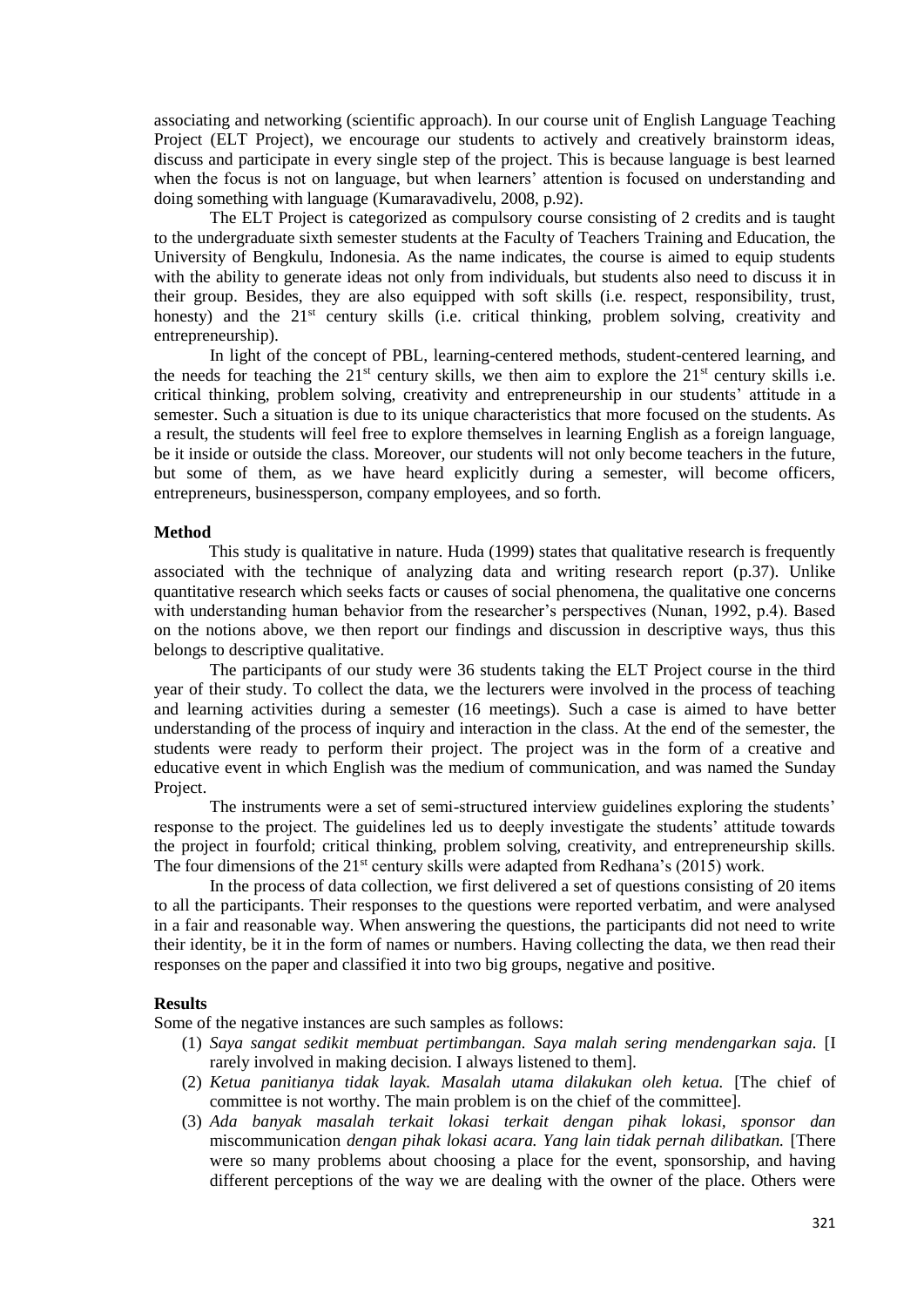never be involved in.

- (4) *Kami mencari peserta dengan cara satu orang panitia harus mendapatkan satu calon peserta. Kami mencari dana dengan* door-to-door *dan banyak proposal yang tidak berhasil.* [We searched for participants by making strong commitment to ask a prospective participant for every single man. However, we were in vain to ask for fund].
- (5) *Saat mencari dana, perusahaan-perusahaan sulit untuk diajak bekerjasama.* [It was difficult to make money since the corporates were not cooperative].
- (6) *Salah satu sponsor membatalkan bantuan secara sepihak yaitu memberikan spanduk*  photobooth. [One of the sponsorship partners canceled their giving].

Examples of positive ones include comments in the following.

- (1) *Dalam mata kuliah ini, kami dituntut untuk berfikir aktif dan kreatif khususnya dalam menentukan tema, jenis lomba dan tempat acara.* [In this course, we were forced to be active and creative particularly in creating theme, types of competition, and the place].
- (2) *Saya menjadi tahu bagaimana membangun kerjasama untuk sebuah acara.* [Now I know how to promote cooperation for an event].
- (3) *Kami dituntut untuk berfikir kritis, harus dapat memutuskan dan mengutarakan pendapat serta memikirkan jenis kegiatan yang akan dibuat.* [We were forced to think critically, decide and give voice to the committee members about the activities we do].
- (4) *Informasi baru yang saya dapatkan adalah masyarakat Bengkulu mempunyai bakat dan potensi dalam hal kesenian.* [There is new information to me that the people of Bengkulu are gifted with arts].
- (5) *Saya bangga menjual makanan, produk kecantikan dan aksesoris kerajinan tangan karena saya kerja keras untuk melakukannya.* [I was proud of selling food, cosmetics, and handicrafts since I worked very hard to do it].
- (6) *Menurut saya, yang kami hasilkan ini sangat berguna karena bisa menghasilkan suatu karya dan bisa menjadi lapangan pekerjaan. Kerjasama dalam kelompok diperlukan dalam dunia kerja.* [In my opinion, what we did was so beneficial since we could create new masterpiece and it could be in the form of a new job. Cooperation in a group is highly in need].

#### **Discussion**

In this section, we would present the analysis as to why our students have negative and positive insights into the Sunday Project. In addition to that, we firstly need to recognize that students have an impression on the course they have involved as a result of their interaction in the class. The students also have a bad and good impression of our performance in the class as well. Such experiences have emulsified in their mind thereby resulting in the negative and positive comments on such project. For this reason, we will explicate such analyses in the following.

As we stated earlier that in this study we only aim to explore the existence of the  $21<sup>st</sup>$ century skills in particular critical thinking, problem solving, creativity and entrepreneurship, in the students' attitude as an indication of the success of teaching and learning process. Probably the analysis as to why the emergence of negative comments is due to bad interaction between the chief of the committee and the committee members. Despite the fact that the chief of the committee seemed unprofessional in handling the project as seen in the second negative comment, we as teachers need to critically see and from whom the comments come (Basthomi, 2007, p.136). Of all the comments about the chief's behavior, only three was found statements about such a case.

In this study, we the lecturers also recognize that the students' ability in dealing with problems is weak. This is apparent in the following comments both in the negatives such as "a*da banyak masalah terkait lokasi terkait dengan pihak lokasi…*[There were so many problems about choosing a place for the event…]", and in the positives such as "*kami dituntut untuk berfikir kritis, harus dapat memutuskan dan mengutarakan pendapat serta memikirkan jenis kegiatan yang akan dibuat*...[We were forced to think critically, decide and give voice to the committee members about the activities we do…]. Not only did such comments appear in the interview sessions, but it also occurred during the period of teaching and learning activities in a semester. We assume that such a